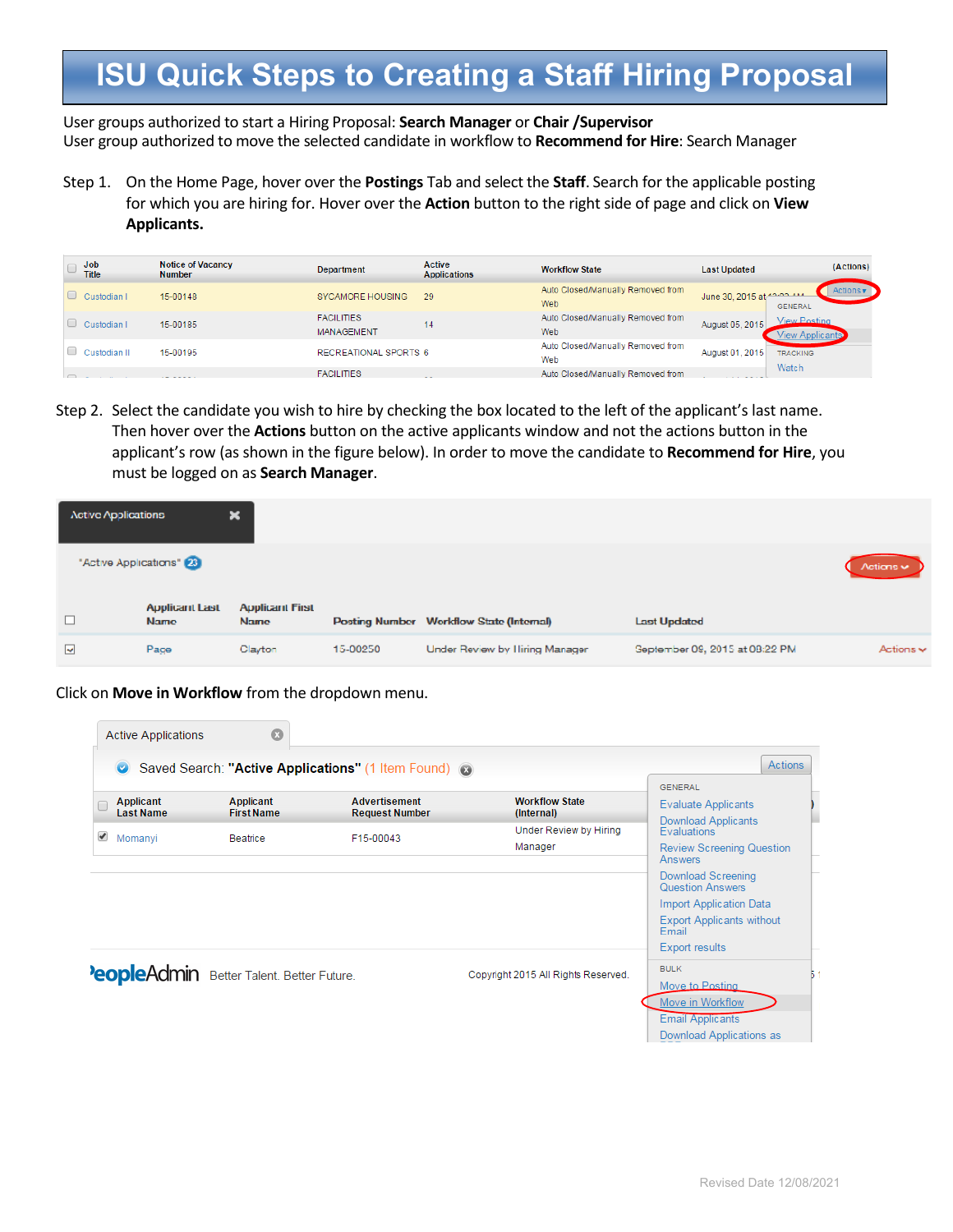Step 3: To recommend the selected candidate for hire click on the **Recommend for Hire** from the dropdown menu and click on **Save Changes** button.

|                  | Change for all applicants | Select a workflow state                                                                                 |        |
|------------------|---------------------------|---------------------------------------------------------------------------------------------------------|--------|
|                  |                           | Select a workflow state                                                                                 |        |
|                  |                           | Recommend for Phone Interview                                                                           |        |
| <b>Applicant</b> | <b>Current State</b>      | <b>Recommend for Hire</b>                                                                               | Reason |
|                  |                           | Not Selected - Email when posting is filled                                                             |        |
| <b>Beatrice</b>  |                           | Under Review by Hiring Recommend for On-Campus Interview                                                | ▼      |
| Momanyi          | Manager                   | Move to Draft                                                                                           |        |
|                  |                           | Move to Under Review by HR                                                                              |        |
|                  |                           |                                                                                                         |        |
|                  |                           |                                                                                                         |        |
| Save changes     | or Cancel                 | Move to HR-Approved for Phone Interview<br>Move to HR-Approved for On-Campus Interview<br>Move to Hirod |        |

Step 4: When the appropriate applicant is at the Status of **Recommend for Hire**, access the candidate's application by clicking the candidate's last name or the **Actions** button located to the right of the candidates name.

|                                      | Saved Search: "Active Applications" (1 Item Found) 3 |                                 |                                     |                                                     | Actions                 |
|--------------------------------------|------------------------------------------------------|---------------------------------|-------------------------------------|-----------------------------------------------------|-------------------------|
| <b>Applicant Last</b><br><b>Name</b> | <b>Applicant First</b><br><b>Name</b>                | <b>Posting</b><br><b>Number</b> | <b>Workflow State</b><br>(Internal) | <b>Last Updated</b>                                 | (Actions)               |
| Momanyi                              | Beatrice                                             | F15-00043                       | Recommend for Hire                  | September 22, 2015 at<br>02:58 PM<br><b>GENERAL</b> | <b>Actions</b>          |
|                                      |                                                      |                                 |                                     |                                                     | <b>View Application</b> |



Step 6: The next screen will ask you to choose the appropriate positon to seat the applicant into. The advertised positon will appear at the top of the page.



Scroll to the bottom of the page and click on **Select Position Description**.

**Select Position Description**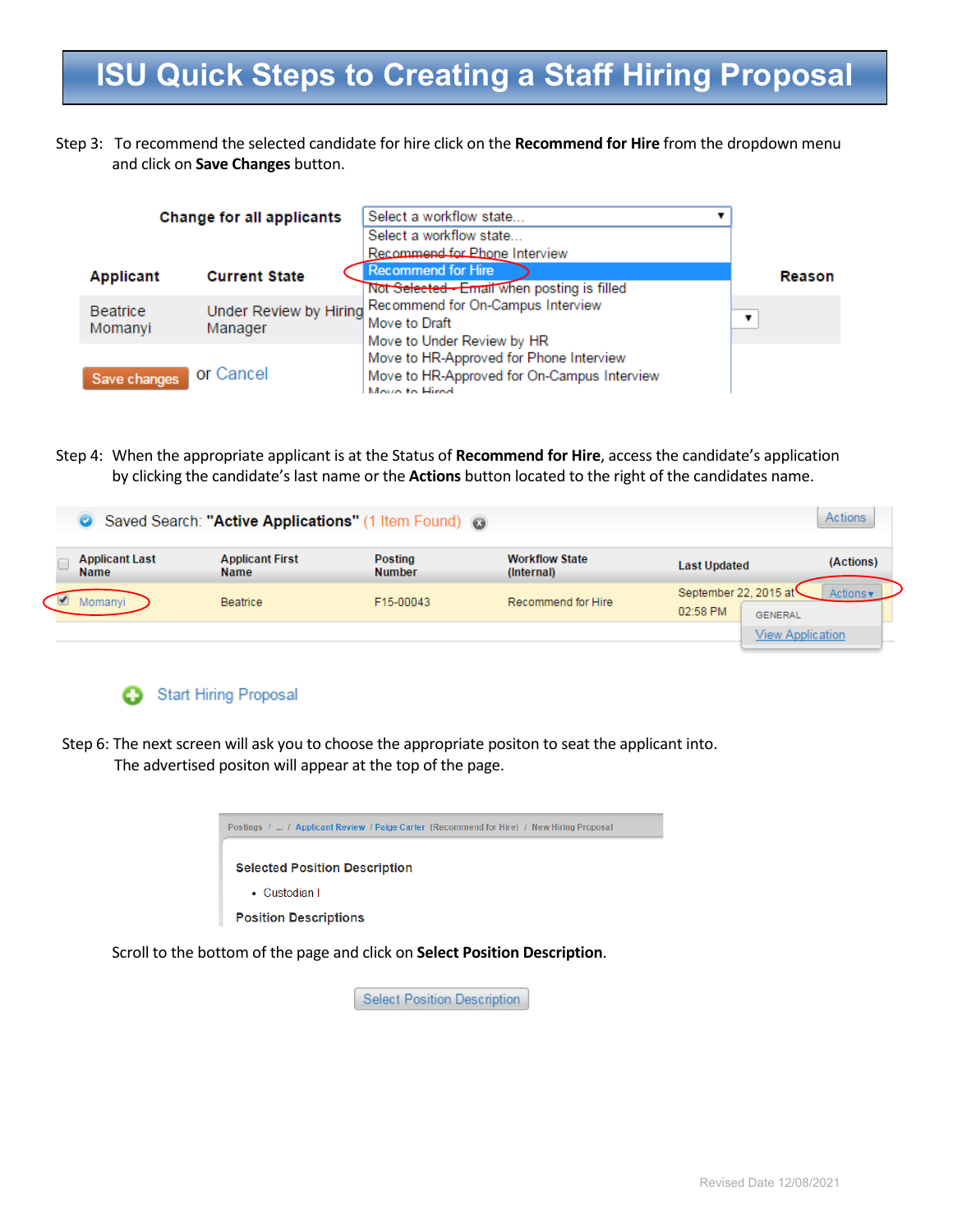Step 7: Go through each tab on the left hand side and complete the various fields of information that is needed.



- Step 8: When you reach the **Summary Tab**, any tab that has an exclamation point (!) next to it, indicates required information is missing and must be completed before moving forward.
- Step 9: Hover over the **Take Action on Posting** and select **Submit (move to Affirmative Action)**. If you are logged on as **Search Manager**, you will select **Submit** (**move to Chair/Supervisor**). Then, the Chair/Supervisor will **Submit (move to Affirmative Action).**

| Take Action On Hiring Proposal v        |
|-----------------------------------------|
| Keep working on this Hiring<br>Proposal |
| <b>WORKFLOW ACTIONS</b>                 |
| Return (move to Search                  |
| Manager)                                |
| Submit (move to Affirmative<br>Action)  |

Step 10: Add any comments in the **Comment Box** keeping in mind these comments appear in the email message sent to the next approver in the workflow and also become a permanent part of the recruitment record and cannot be removed. Click **Submit**.

| <b>Take Action</b>                                           |                         |
|--------------------------------------------------------------|-------------------------|
| Move directly to 'Affirmative Action'<br>Comments (optional) |                         |
|                                                              |                         |
|                                                              |                         |
|                                                              | <b>Submit</b><br>Cancel |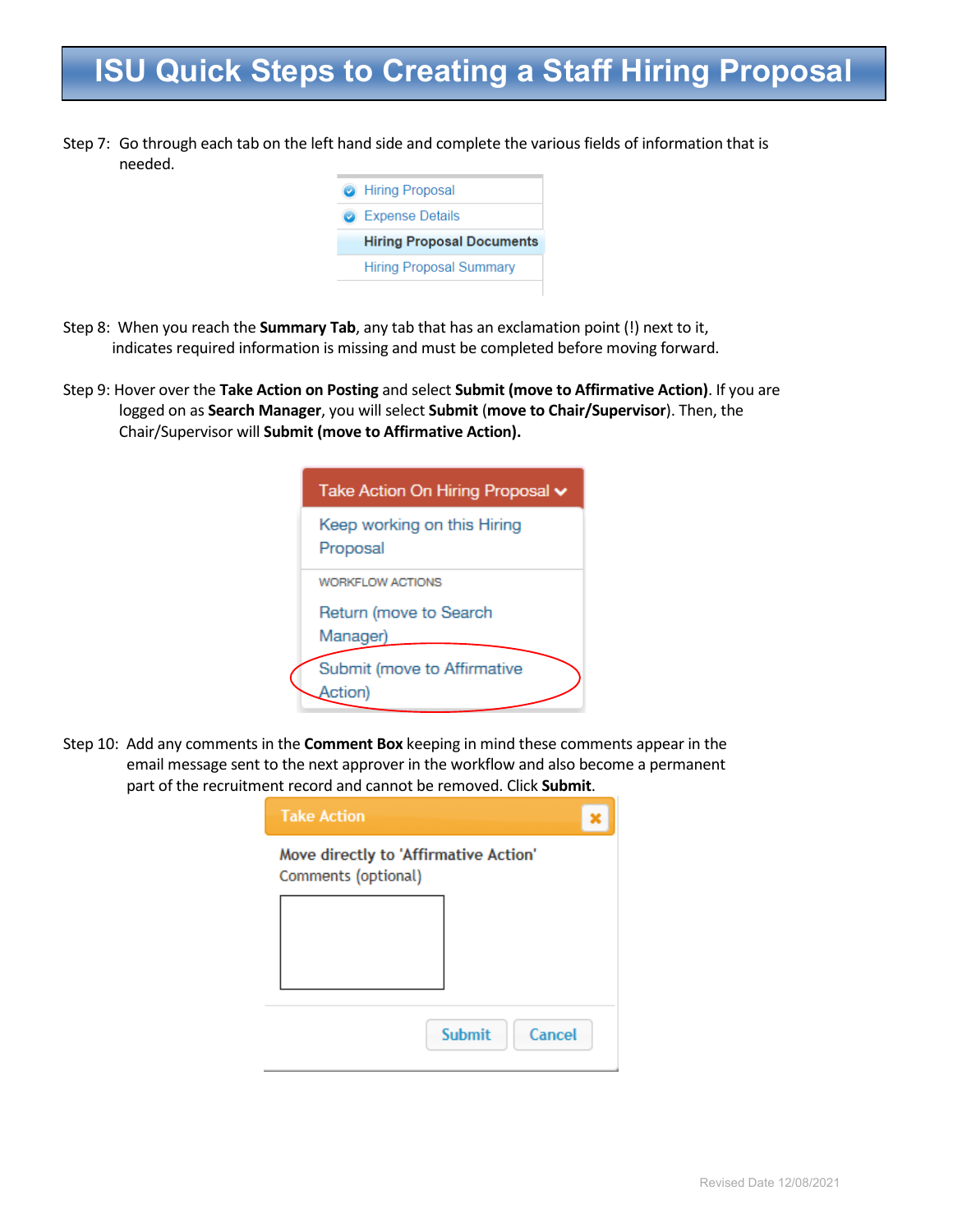#### **Once the Hiring Proposal is approved**

- Step 1. To locate Hiring Proposal- click on Hiring Proposal Tab
- Step 2. Select the appropriate employment group (Staff or Faculty)
- Step 3. Use Keyword Search area to locate your specific Hiring Proposal

Please follow the correct approval workflow for your specific employment type:

#### **Staff Hiring Proposal Workflow**

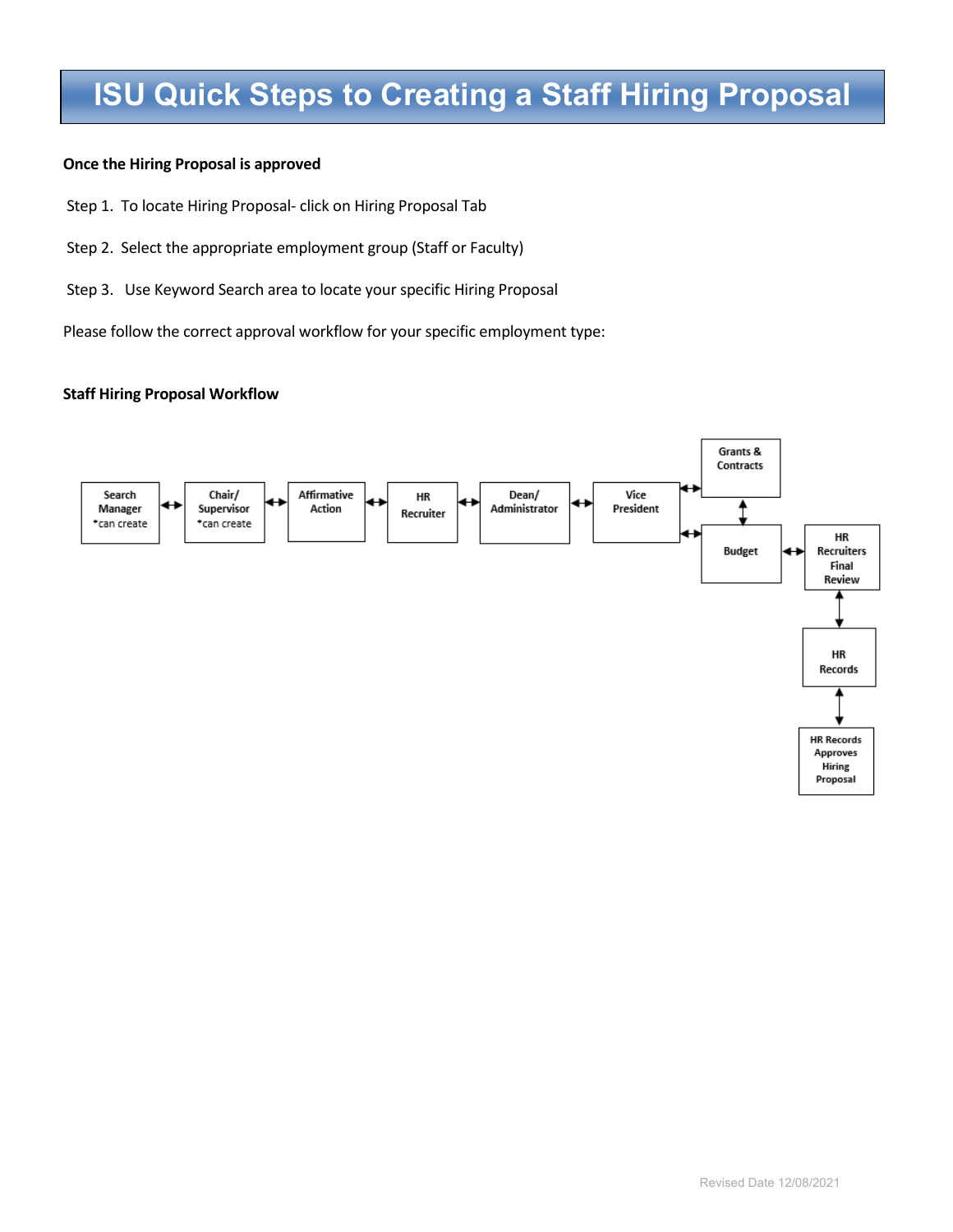User group authorized to start a Hiring Proposal: **Search Manager** or **Chair /Supervisor** User group authorized to move the selected candidate in workflow to **Recommend for Hire**: Search Manager

Step 1: Hover over **Posting Tab** on the main menu, select **Faculty** from the dropdown menu and search for the applicable posting for which you are hiring for. Hover over the **Action** button on the far right end of the page and click on **View Applicants** from the dropdown menu**.** 

| <b>Job Title</b>              | <b>Department</b>      | <b>Active Applications</b> | <b>Workflow State</b>  | <b>Last Updated</b>                           | (Actions) |
|-------------------------------|------------------------|----------------------------|------------------------|-----------------------------------------------|-----------|
| Full Time Lecturer            | <b>HUMAN RESOURCES</b> |                            | Approved - Direct Hire | September 22, 2015 at 02:57 PM                | Actions v |
| Assistant/Associate Professor | <b>HUMAN RESOURCES</b> |                            | Approved - Direct Hire | September 18, 2015 at 11:06<br><b>GENERAL</b> |           |
|                               |                        |                            |                        | View Postina                                  |           |
|                               |                        |                            |                        | View Applicants                               |           |
|                               |                        |                            |                        | <b>TRACKING</b>                               |           |

Step 2: Select the candidate you wish to hire by checking the box located to the left of the applicant's last name. Then hover over the **Actions** button on the active applicant's window and not the actions button in the applicant's row (as shown in the figure below). In order to move the candidate to **Recommend for Hire**, you must be logged on as **Search Manager**.

| <b>Active Applications</b>           |                                                      |                                               |                                     |                                          |                               |
|--------------------------------------|------------------------------------------------------|-----------------------------------------------|-------------------------------------|------------------------------------------|-------------------------------|
|                                      | Saved Search: "Active Applications" (1 Item Found) @ |                                               |                                     |                                          |                               |
| <b>Applicant Last</b><br><b>Name</b> | <b>Applicant First</b><br><b>Name</b>                | <b>Advertisement Request</b><br><b>Number</b> | <b>Workflow State</b><br>(Internal) | <b>Last Updated</b>                      | (Actions)                     |
| $\triangle$ Momanyi                  | Beatrice                                             | F15-00043                                     | Under Review by Hiring Manager      | September 22, 2015 at 02:58<br><b>PM</b> | Actions $\mathbf{\mathbf{v}}$ |

Click on **Move in Workflow** from the dropdown menu.

| <b>Active Applications</b>           | $\circ$                                   |                                                      |                                     |                                                    |
|--------------------------------------|-------------------------------------------|------------------------------------------------------|-------------------------------------|----------------------------------------------------|
| $\bullet$                            |                                           | Saved Search: "Active Applications" (1 Item Found) @ |                                     | <b>Actions</b>                                     |
| <b>Applicant</b><br><b>Last Name</b> | Applicant<br><b>First Name</b>            | <b>Advertisement</b><br><b>Request Number</b>        | <b>Workflow State</b><br>(Internal) | <b>GENERAL</b><br>Evaluate Applicants              |
| ✔<br>Momanyi                         | F15-00043<br>Beatrice                     |                                                      | Under Review by Hiring              | Download Applicants<br><b>Evaluations</b>          |
|                                      |                                           |                                                      | Manager                             | <b>Review Screening Question</b><br><b>Answers</b> |
|                                      |                                           |                                                      |                                     | Download Screening<br><b>Question Answers</b>      |
|                                      |                                           |                                                      |                                     | Import Application Data                            |
|                                      |                                           |                                                      |                                     | <b>Export Applicants without</b><br>Email          |
|                                      |                                           |                                                      |                                     | <b>Export results</b>                              |
|                                      | PeopleAdmin Better Talent. Better Future. |                                                      | Copyright 2015 All Rights Reserved. | <b>BULK</b>                                        |
|                                      |                                           |                                                      |                                     | Move to Posting                                    |
|                                      |                                           |                                                      |                                     | Move in Workflow                                   |
|                                      |                                           |                                                      |                                     | <b>Email Applicants</b>                            |
|                                      |                                           |                                                      |                                     | Download Applications as                           |

Stop Watching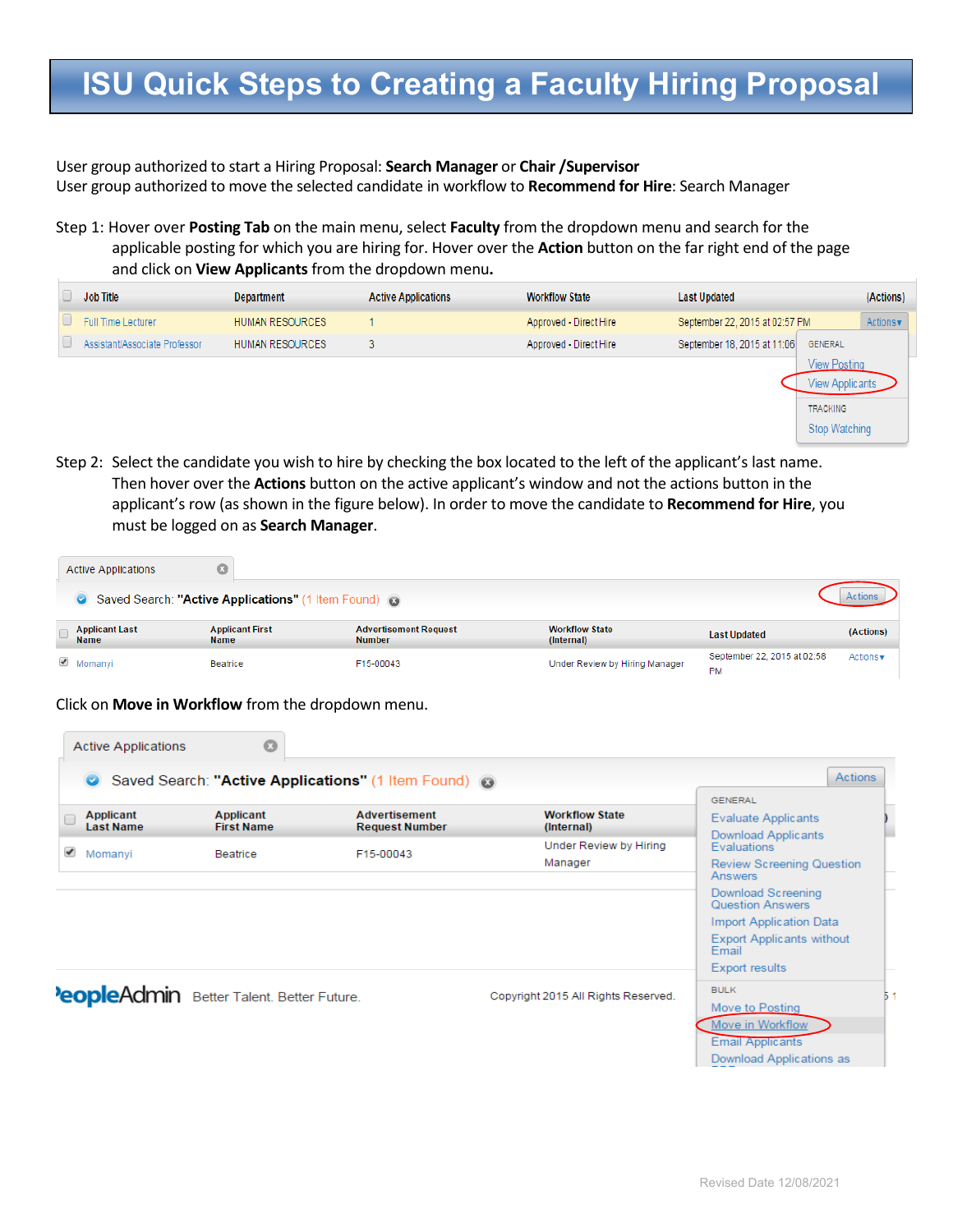#### Step 3: To recommend the selected candidate for hire, click on the **Recommend for Hire** from the dropdown menu and click on **Save Changes** button.

| Applicant        | <b>Current State</b>              | <b>New State</b>                            | Reason     |        |
|------------------|-----------------------------------|---------------------------------------------|------------|--------|
| Beatrice Momanyi | Under Review by Hiring<br>Manager | Select a workflow state                     | $\sim$     |        |
|                  |                                   | Select a workflow state                     |            |        |
|                  |                                   | Recommend for Phone Interview               |            |        |
|                  |                                   | Recommend for Hire                          |            |        |
|                  |                                   | Recommend for On-Campus Interview           | ve changes | Cancel |
|                  |                                   | Not Selected - Email when posting is filled |            |        |
|                  |                                   | Move to Draft                               |            |        |

Step 4: When the appropriate applicant is at the Status of Recommend for Hire, you should access the candidate's application by clicking the candidate's last name or the **Actions** button located to the right of the candidates name.

| <b>COL</b>                           | Saved Search: "Active Applications" (1 Item Found) @ |                          |                                     |                                                     | <b>Actions</b>          |
|--------------------------------------|------------------------------------------------------|--------------------------|-------------------------------------|-----------------------------------------------------|-------------------------|
| <b>Applicant Last</b><br><b>Name</b> | <b>Applicant First</b><br><b>Name</b>                | Posting<br><b>Number</b> | <b>Workflow State</b><br>(Internal) | <b>Last Updated</b>                                 | (Actions)               |
| Momanyi                              | Beatrice                                             | F15-00043                | Recommend for Hire                  | September 22, 2015 at<br>02:58 PM<br><b>GENERAL</b> | Actions v               |
|                                      |                                                      |                          |                                     |                                                     | <b>View Application</b> |

```
Start Hiring Proposal
```
or Cancel **Start Hiring Proposal** 

Step 7: Go through each tab and complete the various fields of information that is needed.

**Note:** If you are hiring **full-time and part-time lecturers**, the class/assignment schedule entry must be completed by clicking on the **Add Full-Time and Part-Time Lecturer Class/Assignment Schedule Entry** button on the hiring proposal.

Add Full-Time and Part-Time Lecturer Class/Assignment Schedule Entry

Step 8: Attach the completed and signed Part-Time No Benefits Faculty Appointment Authorization form in the **Hiring Proposal Documents** section of the hiring proposal by clicking on **Upload New**.

Part-Time No Benefits Faculty Appointment Authorization



When you reach the **Summary Tab**, any tab that has an exclamation point (**!**) next to it indicates required information is missing and must be completed before moving forward.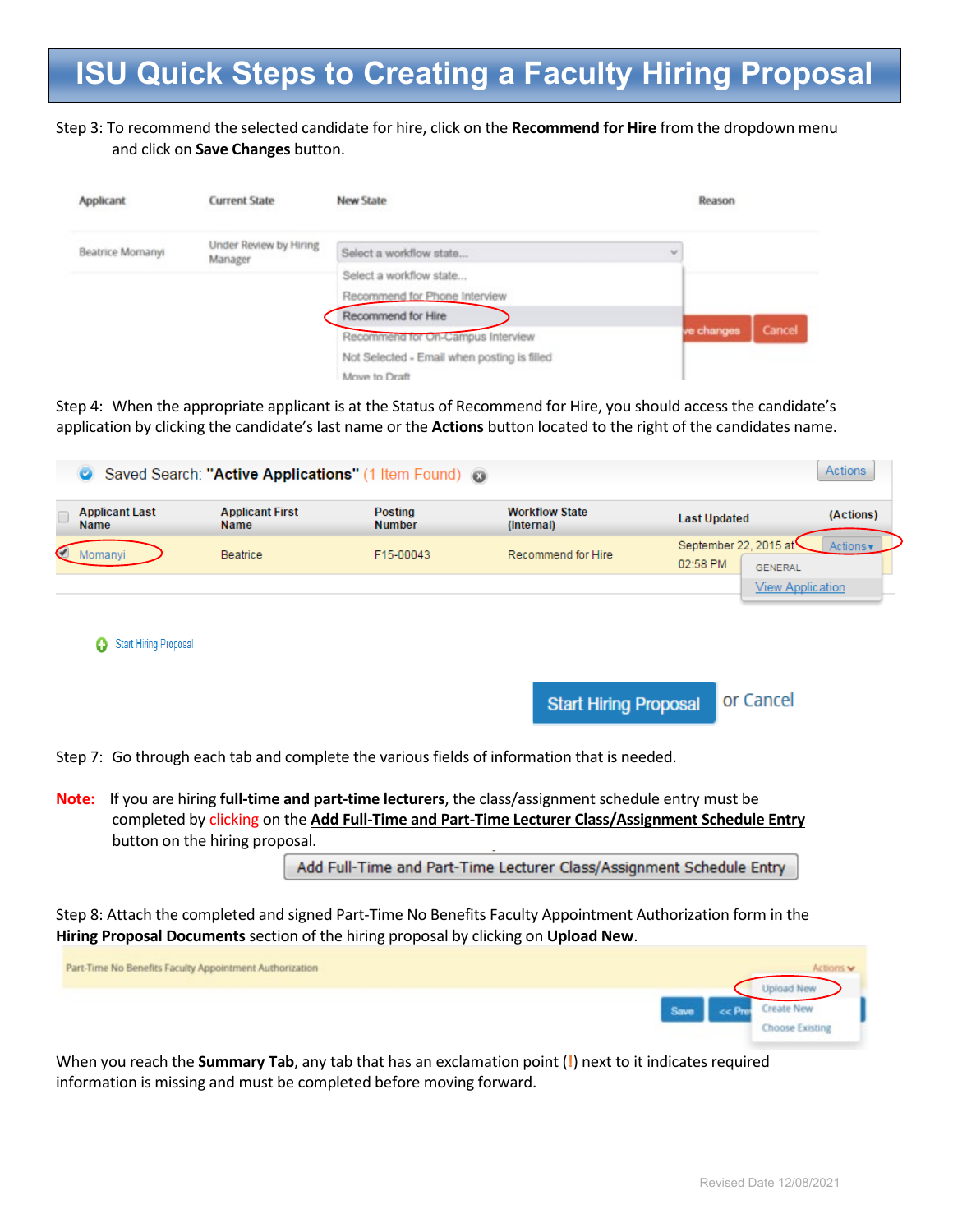Step 9: Hover over the **Take Action on Hiring Proposal** and select **Submit (move to Affirmative Action)**. If you are logged on as Search Manager, you will **Submit (move to Chair/Supervisor).** Then, the Chair/Supervisor will **Submit (move to Affirmative Action).** 

| Take Action On Hiring Proposal v        |
|-----------------------------------------|
| Keep working on this Hiring<br>Proposal |
| <b>WORKFLOW ACTIONS</b>                 |
| Return (move to Search<br>Manager)      |
| Submit (move to Affirmative<br>Action)  |

Step 10: Add any comments in the **Comment Box** keeping in mind these comments appear in the email message sent to the next approver in the workflow and also become a permanent part of the recruitment record and cannot be removed. Click **Submit**.

| <b>Take Action</b>  |                                       |
|---------------------|---------------------------------------|
| Comments (optional) | Move directly to 'Affirmative Action' |
|                     |                                       |
|                     |                                       |
|                     | <b>Submit</b><br>Cancel               |